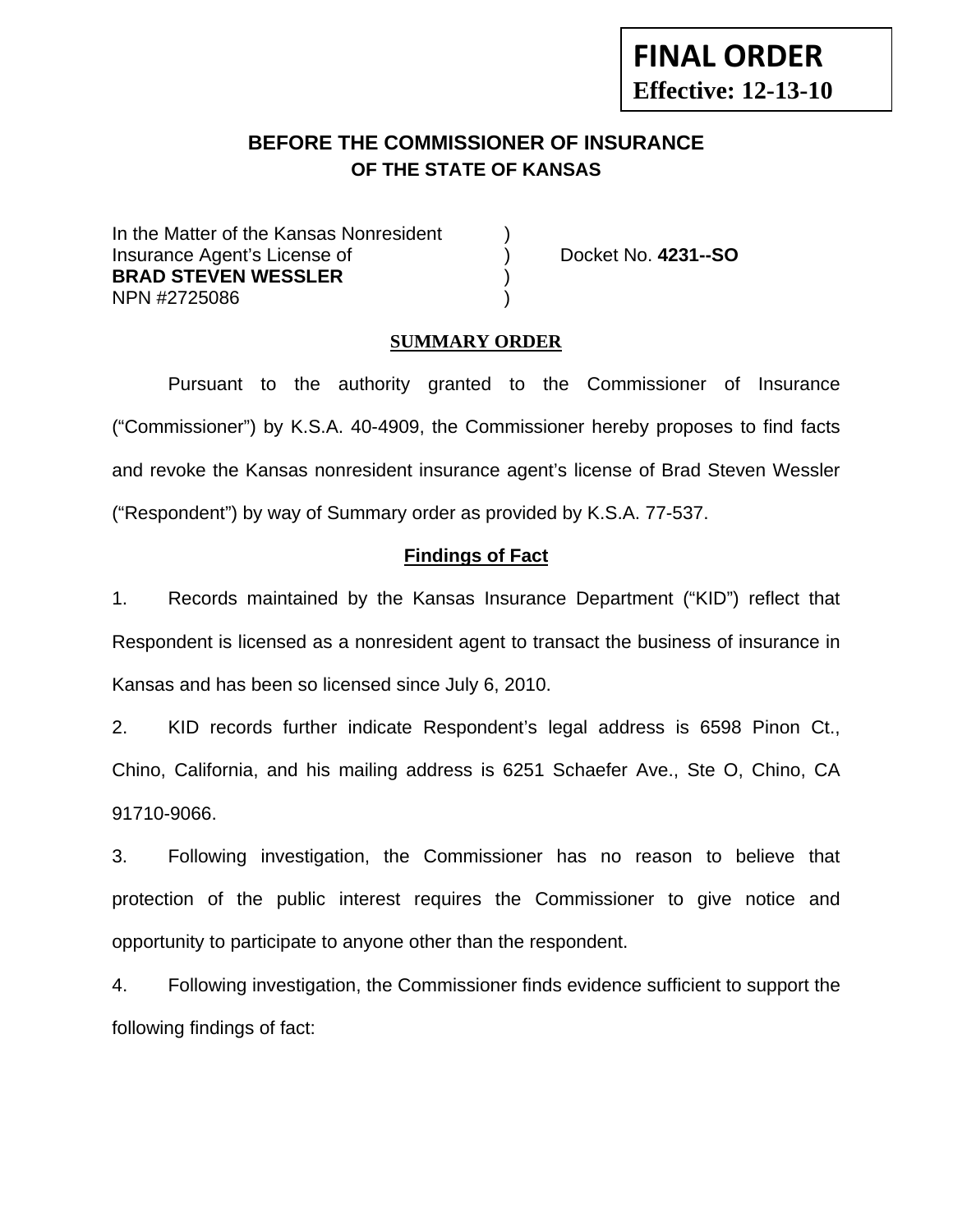5. Respondent was previously licensed as a resident insurance agent in the state of Indiana, and effective August 27, 2010, Respondent's Indiana license was revoked for misstatement on the license application.

6. Respondent did not report this action to the Kansas Insurance Department within 30 days as required by K.A.R. § 40-7-9(a) and has not reported it to date.

7. By letter dated July 23, 2010, Continental American Insurance Company ("CAIC") reported to KID that Americans for Affordable Healthcare (AFAH) incorrectly named CAIC as the carrier for insurance coverage of members of another association through an affiliation agreement.

8. According to CAIC, CAIC was identified as the carrier providing benefits to the Association for Lifestyle Reform (ALR) and other related association groups through its relationship with AFAH.

9. According to CAIC, CAIC provides hospital indemnity coverage and offers critical illness coverage to the membership of AFAH but provides no coverage to ALR members, directly or indirectly, and has collected no premium on behalf of those members.

10. CAIC identified Respondent as a principal of ALR who provided membership and enrollment information to CAIC.

11. According to CAIC, 21 Kansas consumers are among the 1964 consumers identified who may believe they have CAIC hospital indemnity and/or critical illness coverage through ALR.

2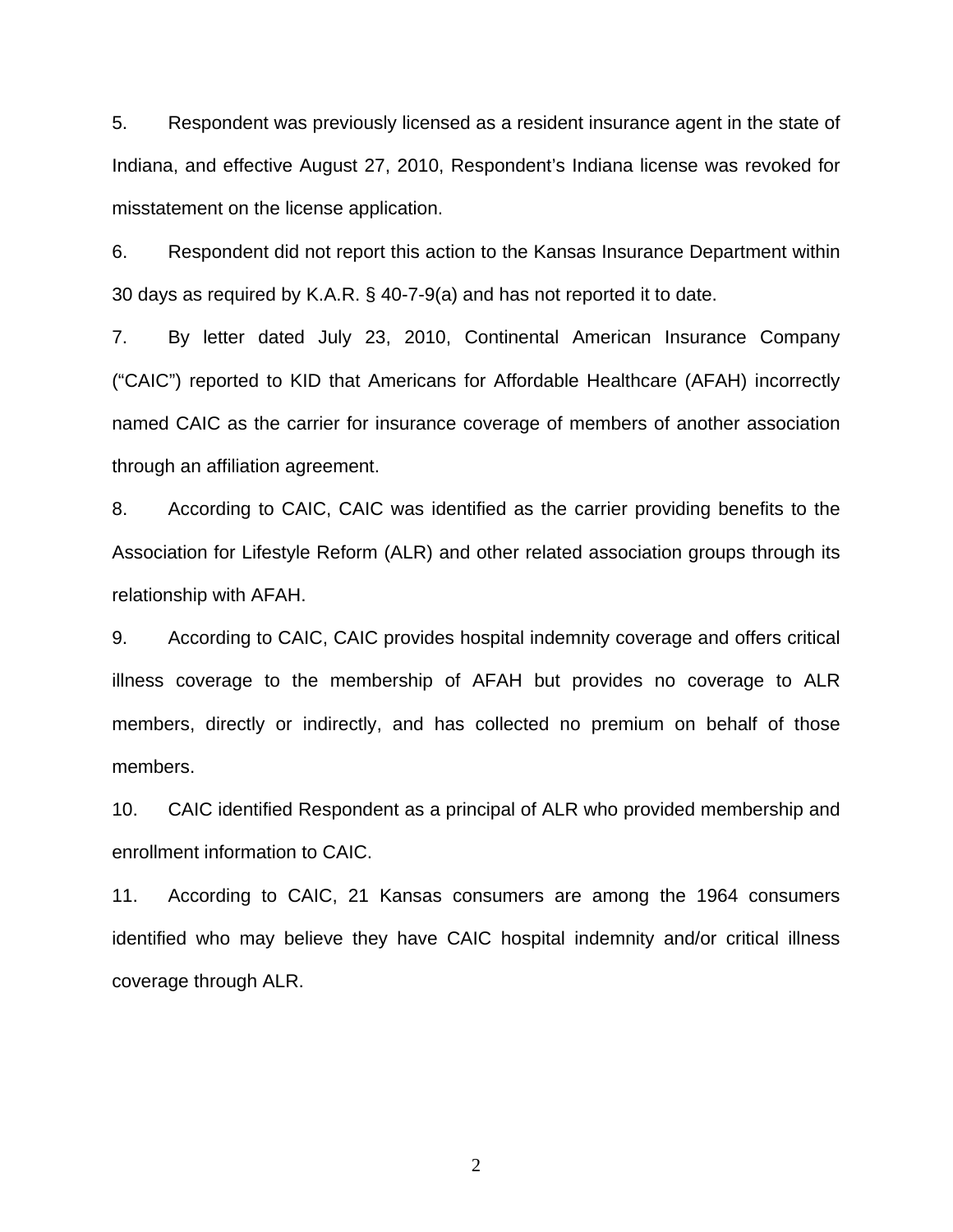12. In addition, as of March 2010, AFAH was more than six months behind in its premium payments, and it is unknown whether any Kansas consumers may have made premium payments through ALR to AFAH for critical illness coverage.

13. By letter of October 4, 2010, counsel for KID wrote to Respondent at his mailing address of record and invited Respondent to reply within 15 business days if he disputed the above.

14. To date, the letter has not been returned and Respondent has not replied. Thus, the above facts are deemed undisputed.

# **Applicable Law**

15. K.S.A. 40-4909(a) provides, in relevant part:

"The commissioner may deny, suspend, revoke or refuse renewal of any license issued under this act if the commissioner finds that the applicant or license holder has . . .

(2) Violated: (A) Any provision of chapter 40 of the Kansas Statutes Annotated, and amendments thereto, or any rule and regulation promulgated thereunder; . . . (C) any insurance law or regulation of another state; . . .

(9) Had an insurance agent license, or its equivalent, denied, suspended or revoked in any other state, district or territory." K.S.A. 40-4909(a).

16. Use of "any name or title of any insurance policy or class of insurance policies

misrepresenting the true nature thereof" is an unfair trade practice in violation of K.S.A.

40-2404(1)(e).

17. Any "statement containing any assertion, misrepresentation or statement with respect to the business of insurance or with respect to any person in the conduct of such person's business, which is untrue, deceptive or misleading" is an unfair trade practice in violation of K.S.A. 40-2404(2).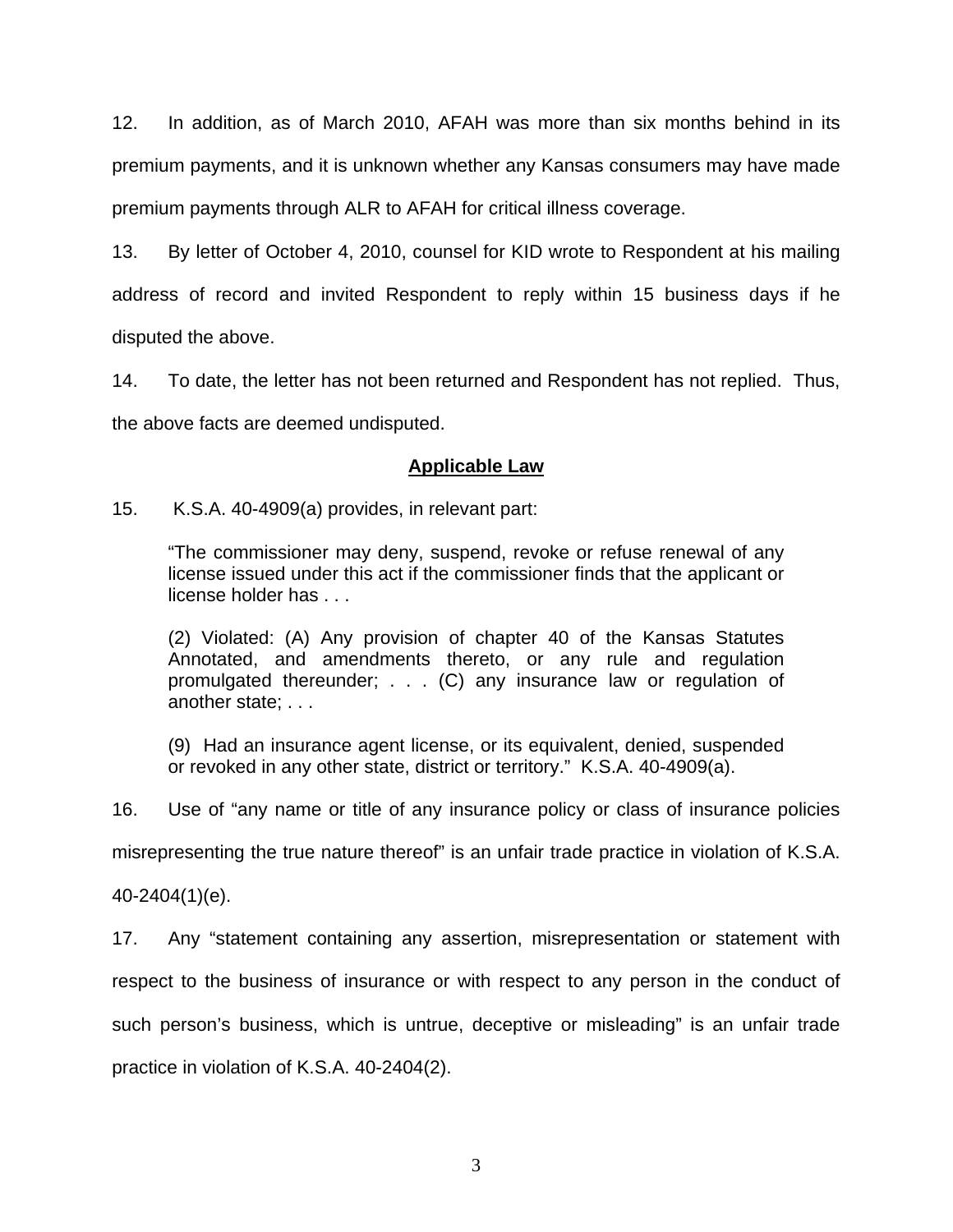18. K.A.R. §40-7-9(a) requires a licensed agent to report to the Commissioner within 30 days any disciplinary action against the agent's license by the insurance regulatory agency of another jurisdiction.

19. In addition, the Commissioner may revoke any license issued under the Insurance Agents Licensing Act if the Commissioner finds that the interests of the insurer or the insurable interests of the public are not properly served under such license. K.S.A. 40-4909(b).

#### **Conclusions of Law**

20. The Commissioner has jurisdiction over Respondent as well as the subject matter of this proceeding, and such proceeding is held in the public interest.

21. The Commissioner finds, based on the undisputed facts contained in paragraphs 5 and 6, that Respondent's license may be revoked pursuant to K.S.A. 40-4909(a)(2)(A) because Respondent has violated K.A.R. §40-7-9(a) by failing to report a disciplinary action to the Commissioner.

22. The Commissioner finds, based on the undisputed facts contained in paragraphs 7 through 10, that Respondent's license may be revoked pursuant to K.S.A. 40- 4909(a)(2)(A) for use of the name or title of any insurance policy or class of insurance misrepresenting the true nature thereof, in violation of K.S.A. 40-2404(1)(e) and/or false, deceptive, or misleading statements about the business of insurance, in violation of K.S.A. 40-2404(2).

23. The Commissioner finds, based on the undisputed facts contained in paragraph 5, that Respondent's license may be revoked pursuant to K.S.A. 40-4909(a)(2)(C)

4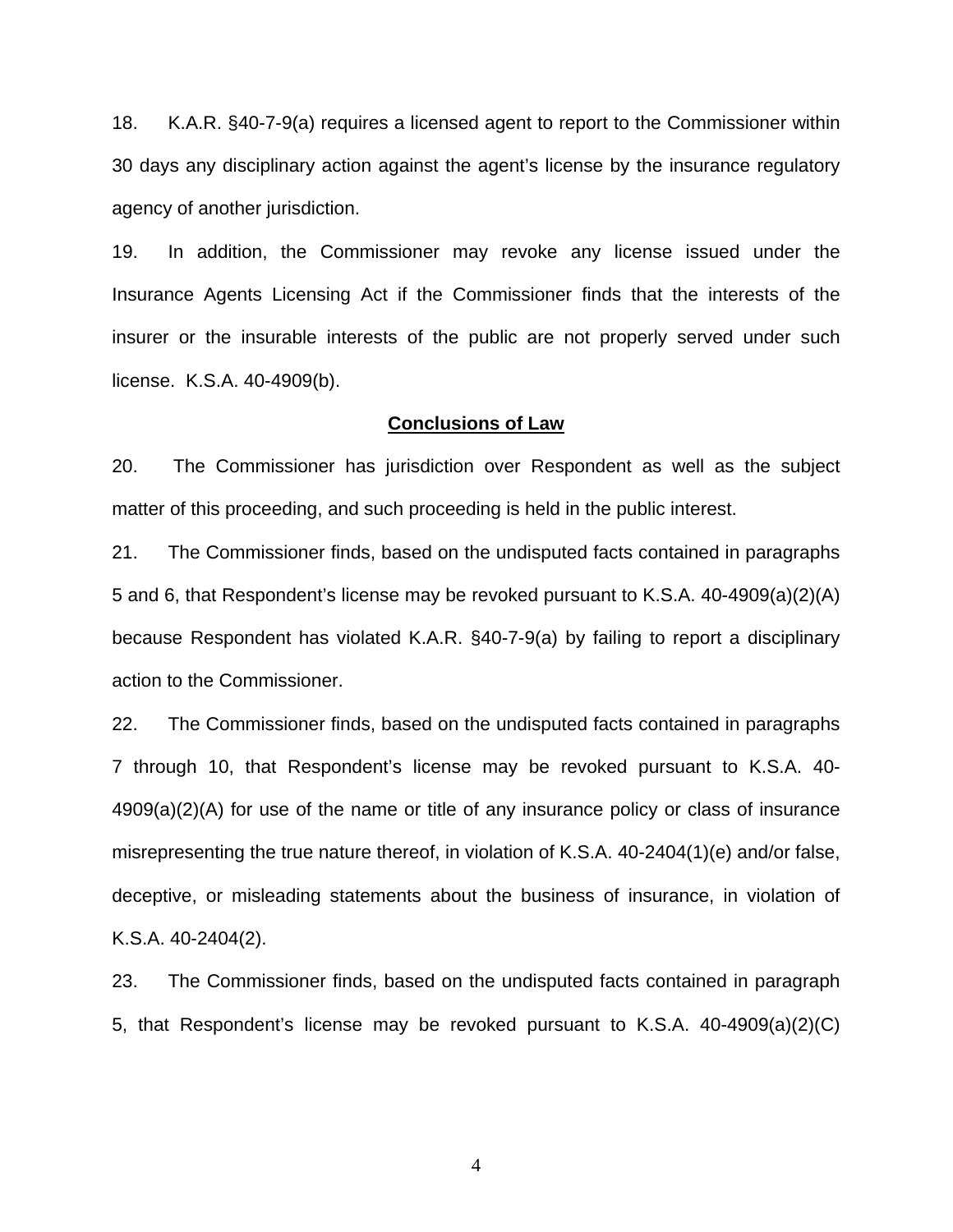and (a)(9) because Respondent has had an insurance agent license revoked in another state for violation of that state's law.

24. The Commissioner further concludes Respondent's license may be revoked pursuant to K.S.A. 40-4909(b) because such license is not properly serving the interests of the insurer and the insurable interests of the public.

25. Based on the facts and circumstances set forth herein, it appears that the use of summary proceedings in this matter is appropriate, in accordance with the provisions set forth in K.S.A. 77-537(a), in that the use of summary proceedings does not violate any provision of the law, the protection of the public interest does not require the KID to give notice and opportunity to participate to persons other than Respondent, and after investigation, KID believes in good faith that the allegations will be supported to the applicable standard of proof.

 **IT IS THEREFORE ORDERED BY THE COMMISSIONER OF INSURANCE THAT** the Kansas nonresident insurance agent's license of **BRAD STEVEN WESSLER** is hereby **REVOKED. It is further ordered,** that **BRAD STEVEN WESSLER** shall **CEASE and DESIST** from the sale, solicitation, or negotiation of insurance and/or receiving compensation deriving from the sale, solicitation, or negotiation of insurance conducted on and after the effective date of this order.

5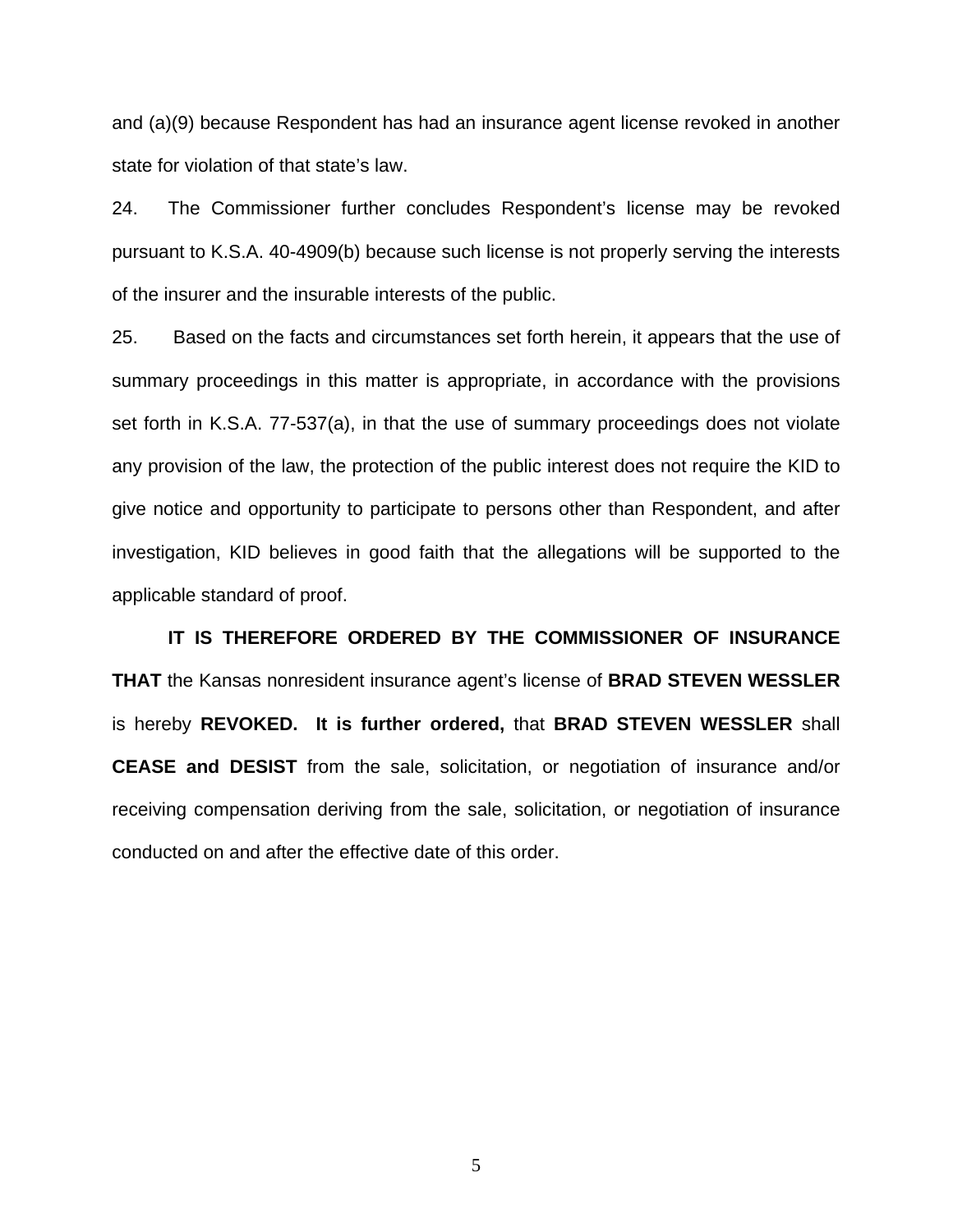# **IT IS SO ORDERED THIS \_\_24th\_\_ DAY OF \_\_November\_\_ 2010, IN THE CITY OF TOPEKA, COUNTY OF SHAWNEE, STATE OF KANSAS.**



/s/ Sandy Praeger Sandy Praeger Commissioner of Insurance

 \_/s/ John W. Campbell\_\_\_\_\_\_\_\_\_\_\_\_\_ John W. Campbell General Counsel

## **NOTICE OF RIGHTS TO HEARING AND REVIEW**

## **Within fifteen (15) days of the date of service of this Summary Order,**

**Respondent** may submit a written request for a hearing pursuant to K.S.A. 77-537 and

K.S.A. 77-542. Any request for a hearing should be addressed to the following:

 John W. Campbell, General Counsel Kansas Insurance Department 420 S.W. 9<sup>th</sup> Street Topeka, Kansas 66612

If a hearing is requested, the Kansas Insurance Department will serve notice of the time and place of the hearing and information on procedures, right of representation,

and other rights of parties relating to the conduct of the hearing.

**If a hearing is not requested in the time and manner stated above, this Summary Order shall become effective as a Final Order upon the expiration of time for requesting a hearing.** In the event Respondent files a Petition for Judicial Review, pursuant to K.S.A. 77-613(e), the agency officer to be served on behalf of the Kansas Insurance Department is: